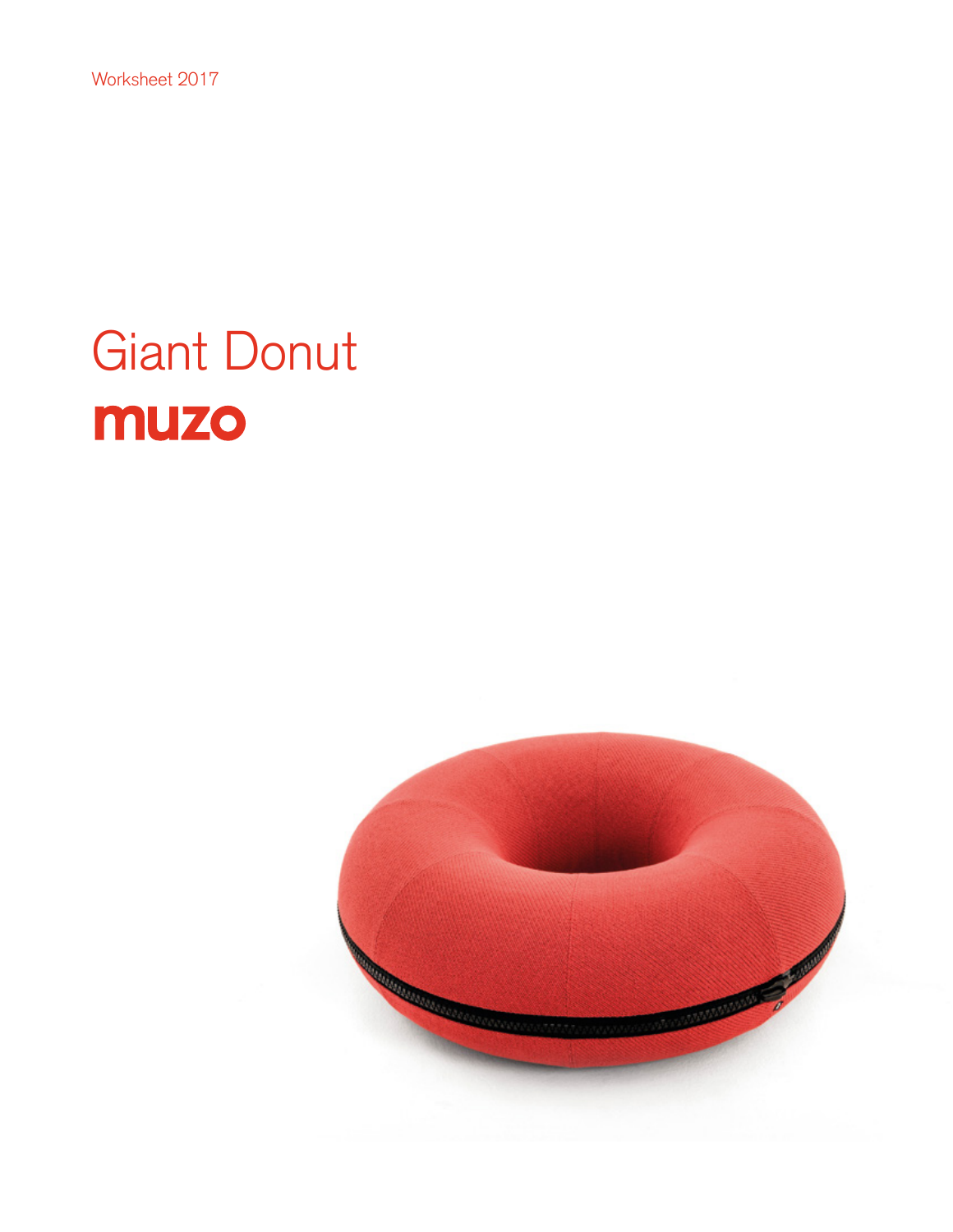A giant, comfortable donut that you can sit on, relax, and create fun breakout areas at anytime.

You can choose to sit on the edge or to get really comfy in the hole in the middle. Giant Donut is ideal for chill-out areas and lounges. The fabric is easily changeable thanks to a super-sized zipper on the side of the product. This means you don't have to worry if you happen to spill some coffee on it.

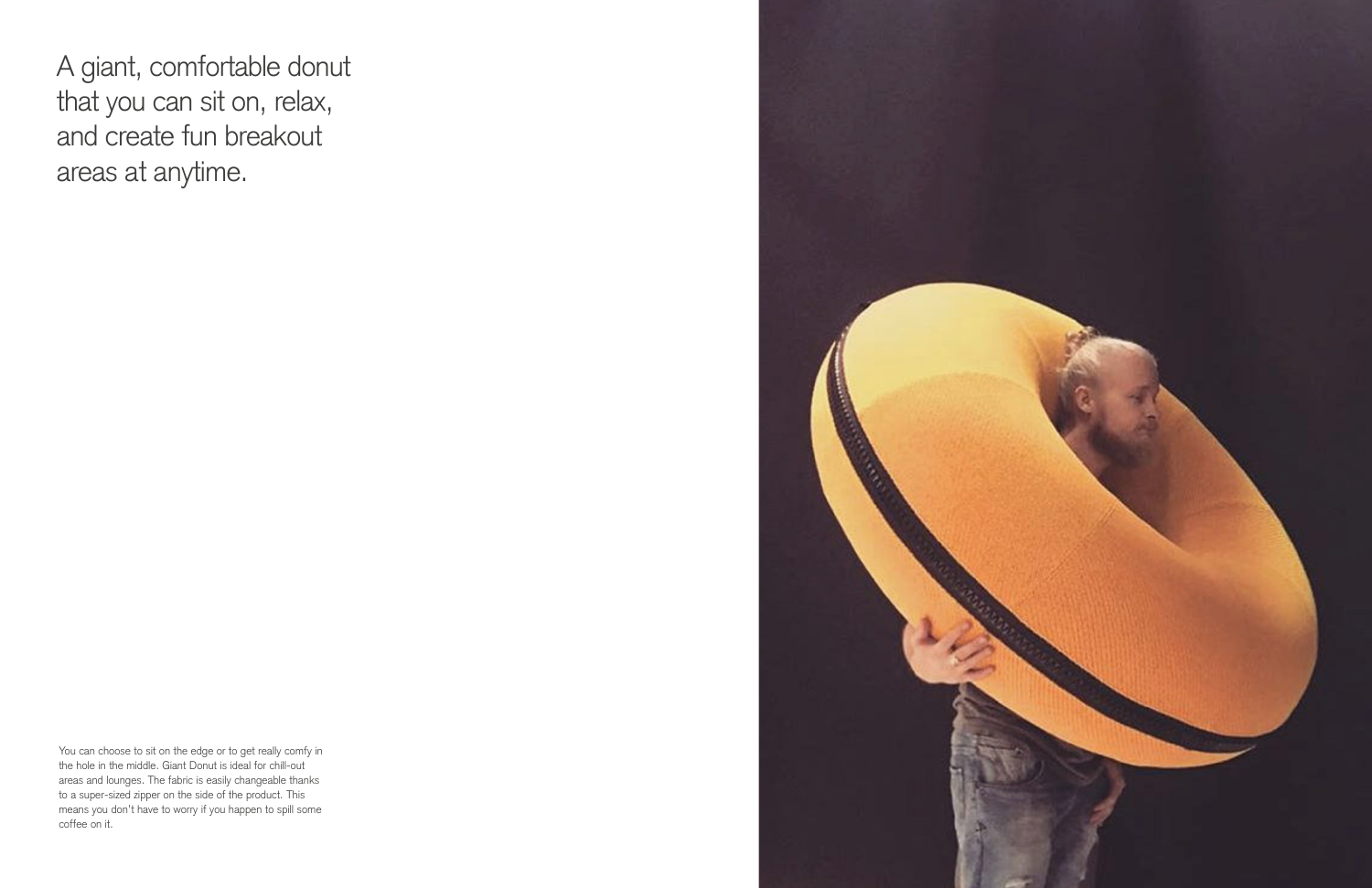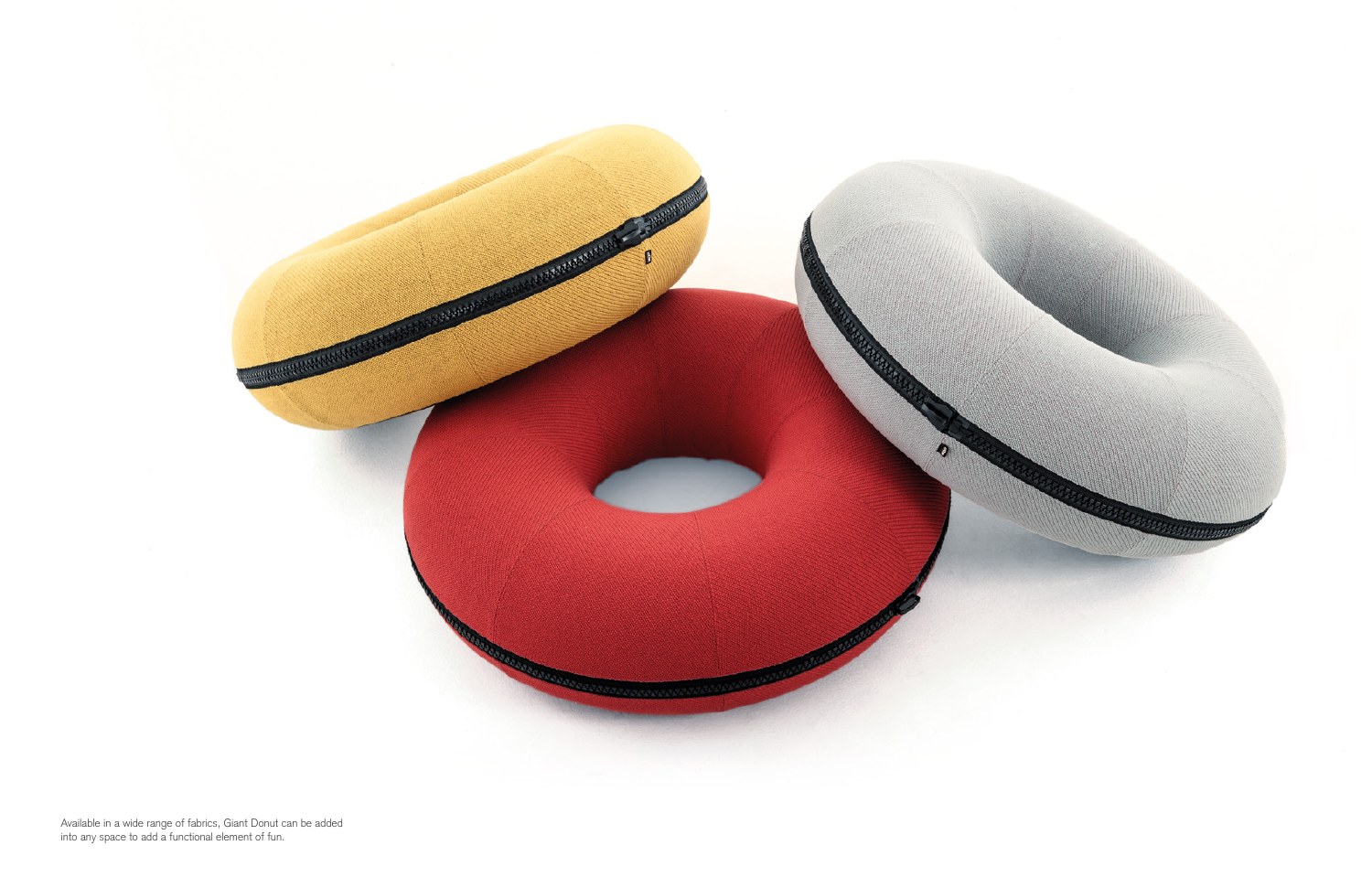### Comfort and fun There are many different ways to

enjoy Giant Donut. It also adds a sense of fun and diversity to any space it lives in.

Changeable fabric Easily clean the fabric or you can replace with a fresh look.

 $\sqrt{a}$ 

## Dimensions

# Performance points **Finish options**

Fabric

Red **Yellow** Gray

Recommended Fabrics

Gabriel: Breeze Fusion, Europost 2

Fidivi: Maya, Laser J, Class, Garda